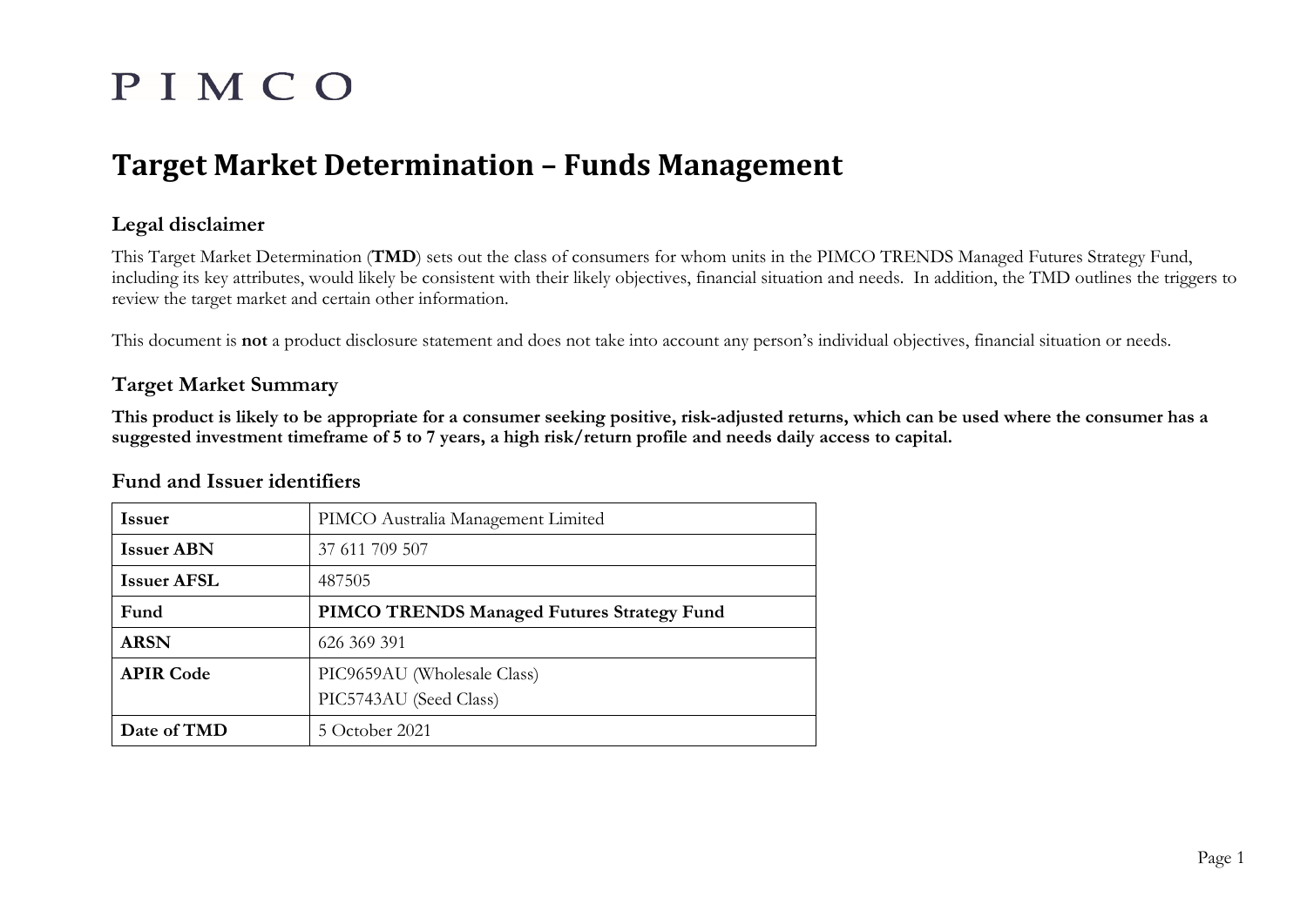# **Description of Target Market – TMD key indicators**

The Consumer Attributes for which the product is likely to be appropriate have been assessed using a red/amber/green rating methodology with appropriate colour coding: One or more red ratings or three or more amber ratings for a Consumer Attribute indicates that a consumer is unlikely to be in the Target Market.

| In target market<br>Potentially in target market                                                                                                                                                                                                                                                                                       | Not considered in target market |                                                                                                                                                                                                                                        |
|----------------------------------------------------------------------------------------------------------------------------------------------------------------------------------------------------------------------------------------------------------------------------------------------------------------------------------------|---------------------------------|----------------------------------------------------------------------------------------------------------------------------------------------------------------------------------------------------------------------------------------|
| <b>Consumer Attributes</b>                                                                                                                                                                                                                                                                                                             | <b>TMD</b><br>Indicator         | Product description including key attributes                                                                                                                                                                                           |
| Consumer's investment objective                                                                                                                                                                                                                                                                                                        | <b>TMD</b><br>Indicator         | Product description including key attributes                                                                                                                                                                                           |
| <b>Capital Growth</b><br>The consumer seeks to invest in a product designed to generate income and<br>capital return. The consumer prefers exposure to growth assets (such as<br>shares or property) or otherwise seeks an investment return above the<br>current inflation rate.                                                      |                                 | The Fund is suitable for a client that is looking to positive,<br>risk-adjusted returns, consistent with prudent investment<br>management.<br>Investment in the Fund does not, however, guarantee a<br>profit or protect against loss. |
| <b>Capital Preservation</b><br>The consumer seeks to invest in a product to reduce volatility and minimise<br>loss in a market down-turn. The consumer prefers exposure to defensive<br>assets (such as cash or fixed income securities) that are generally lower in<br>risk and less volatile than growth investments.                |                                 |                                                                                                                                                                                                                                        |
| <b>Capital Guaranteed</b><br>The consumer seeks a guarantee or protection against capital loss whilst still<br>seeking the potential for capital growth (typically gained through a derivative<br>arrangement). The consumer would likely understand the complexities,<br>conditions and risks that are associated with such products. |                                 |                                                                                                                                                                                                                                        |
| <b>Income Generation</b><br>The consumer seeks to invest in a product designed to generate material,<br>regular and/or tax-effective income. The consumer prefers exposure to<br>income-generating assets (typically, high dividend-yielding equities, fixed<br>income securities and money market instruments).                       |                                 |                                                                                                                                                                                                                                        |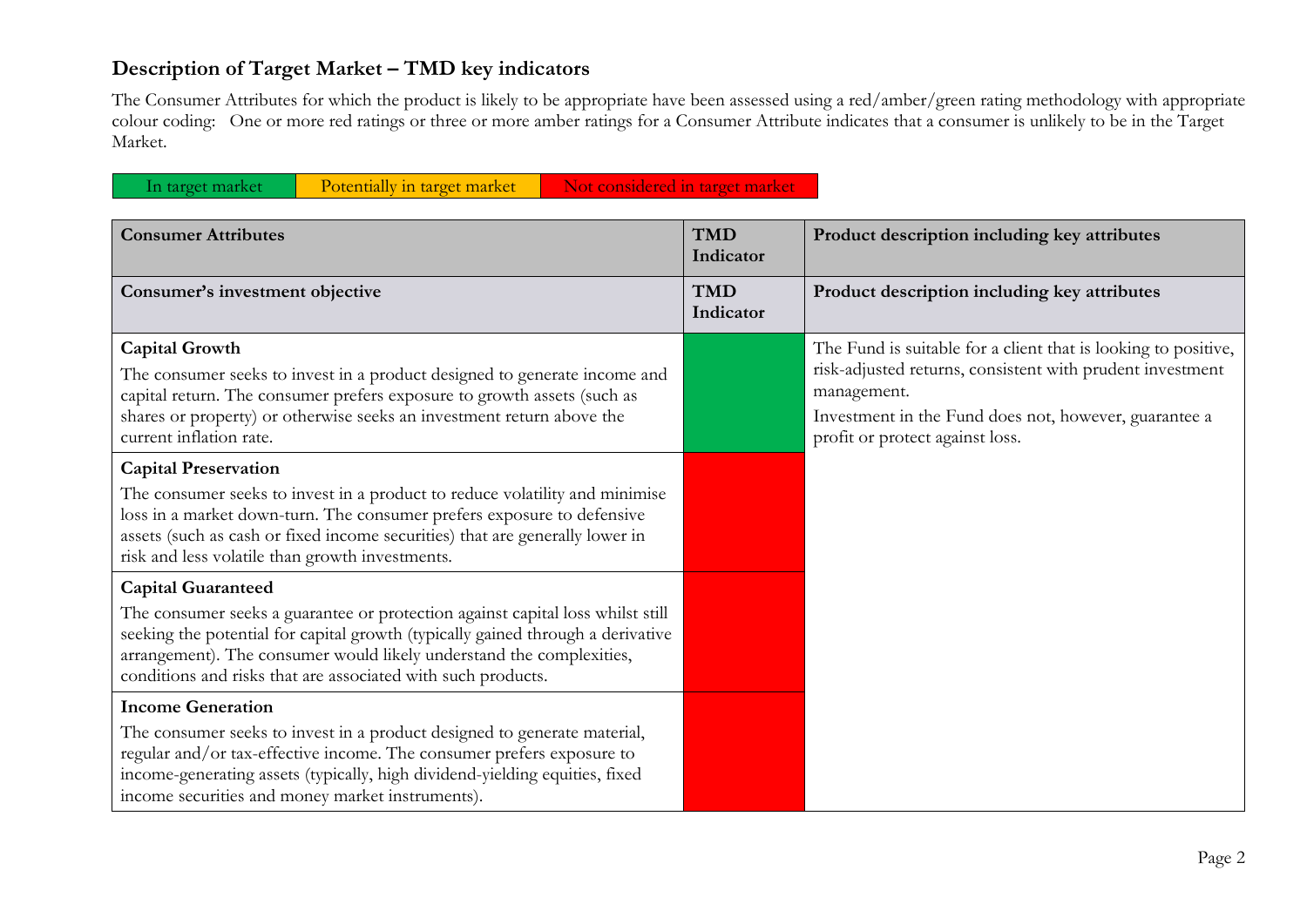| Consumer's intended product use (% of Investable Assets)                                                                                                                                                        | <b>TMD</b><br>Indicator | Product description including key attributes                                                                                                                                                                                                        |  |
|-----------------------------------------------------------------------------------------------------------------------------------------------------------------------------------------------------------------|-------------------------|-----------------------------------------------------------------------------------------------------------------------------------------------------------------------------------------------------------------------------------------------------|--|
| Solution/Standalone (75-100%)                                                                                                                                                                                   |                         | Investors should have a diversified portfolio, with<br>exposure to different funds or other assets, and different<br>asset classes, in order to reduce overall investment risk.<br>This fund is not intended to be used as a standalone<br>product. |  |
| Core Component (25-75%)                                                                                                                                                                                         |                         |                                                                                                                                                                                                                                                     |  |
| Satellite/small allocation (<25%)                                                                                                                                                                               |                         |                                                                                                                                                                                                                                                     |  |
| <b>Consumer's investment timeframe</b>                                                                                                                                                                          | <b>TMD</b><br>Indicator | Product description including key attributes                                                                                                                                                                                                        |  |
| Short ( $\leq$ 2 years)                                                                                                                                                                                         |                         | The Fund is suitable for a client that is looking to invest in<br>a fund with a minimum suggested timeframe for<br>investment of 5 to 7 years, but may be suitable for<br>investment for shorter timeframes.                                        |  |
| Medium ( $\leq$ 6 years)                                                                                                                                                                                        |                         |                                                                                                                                                                                                                                                     |  |
| Long ( $> 6$ years)                                                                                                                                                                                             |                         |                                                                                                                                                                                                                                                     |  |
| Consumer's Risk (ability to bear loss) and Return profile                                                                                                                                                       | <b>TMD</b><br>Indicator | Product description including key attributes                                                                                                                                                                                                        |  |
| Very high                                                                                                                                                                                                       |                         | The Fund is suitable for a client that is looking to invest in                                                                                                                                                                                      |  |
| High                                                                                                                                                                                                            |                         | a fund with a high level risk of loss of investment over<br>one year. It is suitable for a client with a medium to high<br>return profile.                                                                                                          |  |
| Medium                                                                                                                                                                                                          |                         |                                                                                                                                                                                                                                                     |  |
| Low                                                                                                                                                                                                             |                         |                                                                                                                                                                                                                                                     |  |
| Consumer's need to withdraw money                                                                                                                                                                               | <b>TMD</b><br>Indicator | Product description including key attributes                                                                                                                                                                                                        |  |
| Daily                                                                                                                                                                                                           |                         | PIMCO will generally allow investors in the Fund to<br>access their investment within 7 business days of receipt<br>of a withdrawal request, as provided under the Fund's<br>constitution.<br>Applications for withdrawal are processed daily.      |  |
| Weekly                                                                                                                                                                                                          |                         |                                                                                                                                                                                                                                                     |  |
| Monthly                                                                                                                                                                                                         |                         |                                                                                                                                                                                                                                                     |  |
| Quarterly                                                                                                                                                                                                       |                         |                                                                                                                                                                                                                                                     |  |
| Annually or longer                                                                                                                                                                                              |                         |                                                                                                                                                                                                                                                     |  |
| The consumer seeks to invest in a product which permits redemption requests at this frequency under ordinary circumstances and the Issuer is typically<br>able to meet that request within a reasonable period. |                         |                                                                                                                                                                                                                                                     |  |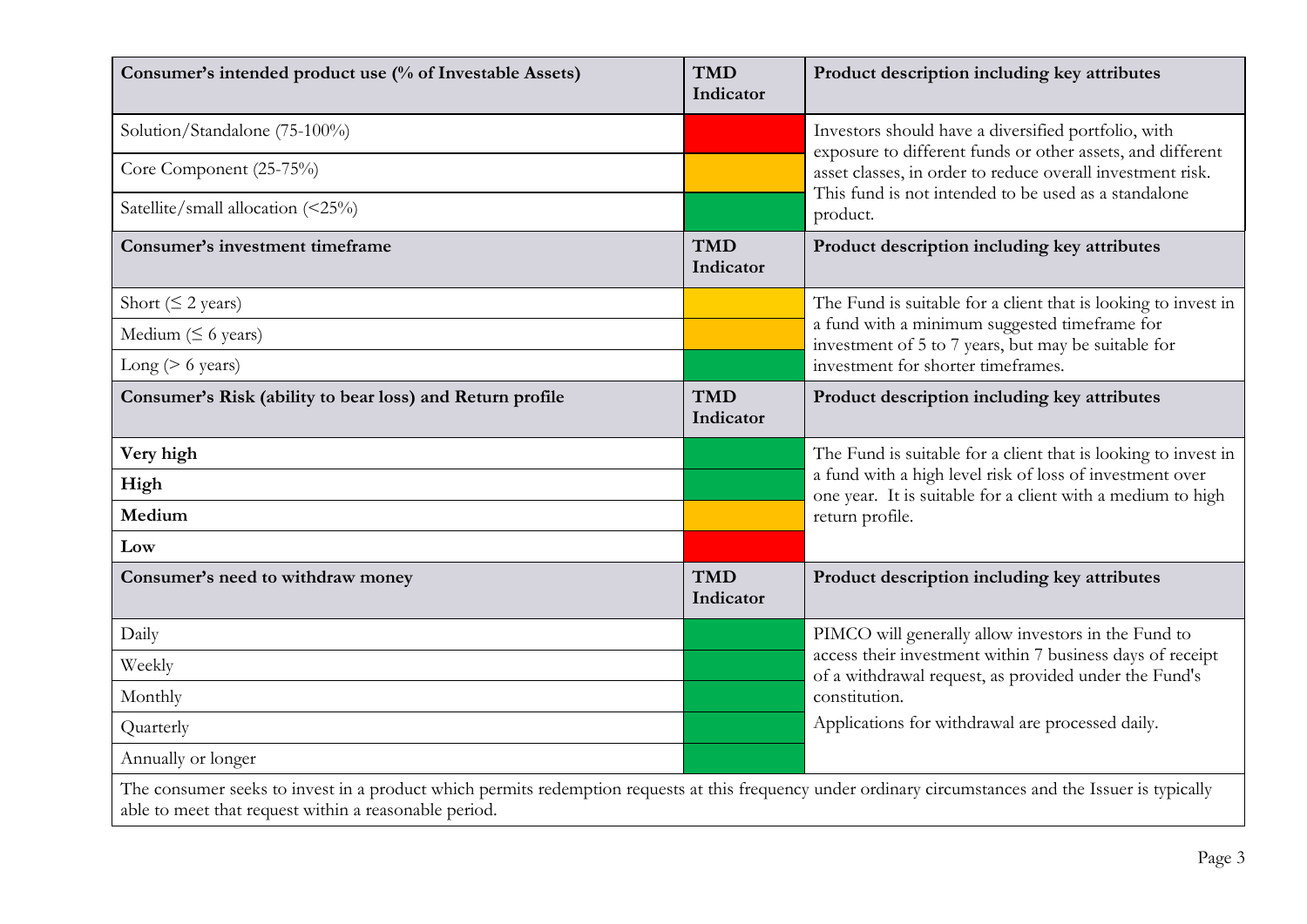# **Appropriateness**

The Issuer has assessed the product and formed the view that the product, including its key attributes, is likely to be consistent with the likely objectives, financial situation and needs of consumers in the target market as described above, as the features of this product in Column 3 of the table above are likely to be suitable for consumers with the attributes identified with a green TMD Indicator in Column 2.

# **Distribution conditions/restrictions**

#### **Distribution Conditions**

The PIMCO TRENDS Managed Futures Strategy Fund does not have any conditions or restrictions on its distribution.

#### **Review triggers**

Material change to key attributes, fund investment objective and/or fees.

Material deviation from benchmark / objective over sustained period.

Key attributes have not performed as disclosed by a material degree and for a material period.

Determination by the Issuer of an ASIC reportable significant dealing.

Material or unexpectedly high number of complaints (as defined in section 994A(1) of the *Corporation Act 2001* (Cth) (**Act**)) about the product or distribution of the product.

The use of product intervention powers, regulator orders or directions that affects the product.

| Mandatory review periods |                           |  |
|--------------------------|---------------------------|--|
| <b>Review period</b>     | Maximum period for review |  |
| Initial review           | l year and 3 months       |  |
| Subsequent review        | 3 years and 3 months      |  |

Distributors must report to PIMCO Australia Management Limited via the IRESS BC Gateways Solution, or, if a distributor is unable to report via IRESS, then via email, to [DDO@au.pimco.com.](mailto:DDO@au.pimco.com) This email address is also the contact for PIMCO Australia Management Limited for any matters relating to this TMD.